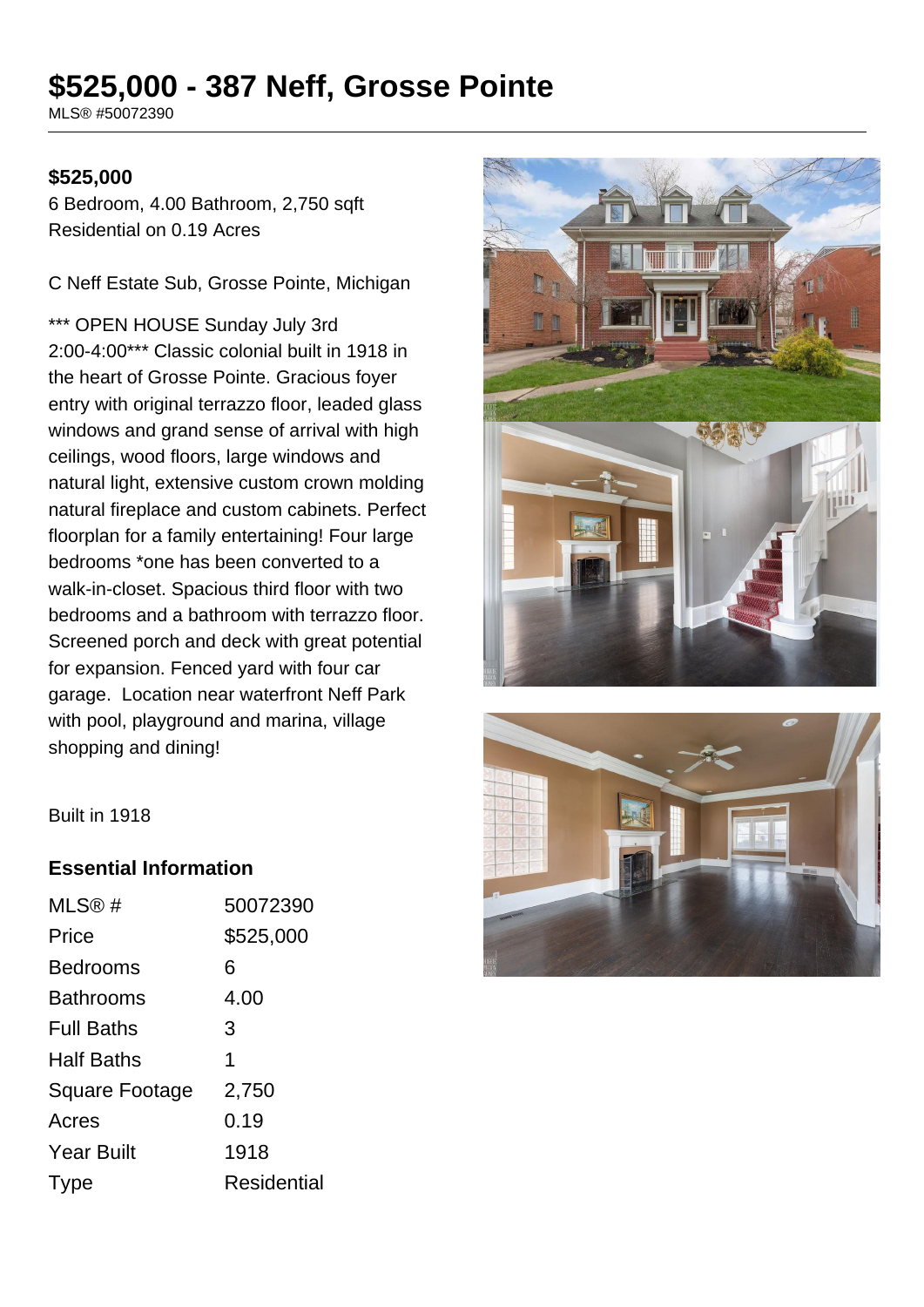| Sub-Type               | <b>Residential</b>  |
|------------------------|---------------------|
| <b>Style</b>           | Colonial            |
| <b>Status</b>          | Active              |
| Source MLS             | <b>MiRealSource</b> |
| <b>Originating MLS</b> | <b>MiRealSource</b> |

# **Community Information**

| Address      | <b>387 Neff</b>          |
|--------------|--------------------------|
| Area         | <b>Grosse Pointe</b>     |
| Subdivision  | <b>C Neff Estate Sub</b> |
| City         | <b>Grosse Pointe</b>     |
| County       | Wayne                    |
| <b>State</b> | Michigan                 |
| Zip Code     | 48230                    |

# **Amenities**

| Amenities    | Street Lights, Wi-Fi Available, Marina, Park, Playground, Pool/Hot Tub,<br><b>Sidewalks</b> |
|--------------|---------------------------------------------------------------------------------------------|
| Parking      | On Street, Garage                                                                           |
| # of Garages | 4                                                                                           |
| Garages      | GarDoorOpner, Detached, Electric                                                            |
| Has Pool     | Yes                                                                                         |

#### **Interior**

| <b>Interior Features</b> | Cable Internet Available, Hardwood Floors, Walk-In Closet |
|--------------------------|-----------------------------------------------------------|
| Appliances               | Microwave, Range/Oven, Refrigerator, Dishwasher           |
| Heating                  | Zoned Heating, Forced Air, Baseboard                      |
| Cooling                  | Ceiling Fan(s), Central A/C                               |
| Fireplace                | Yes                                                       |
| <b>Fireplaces</b>        | Living Room                                               |
| <b>Structure Style</b>   | 2 Story                                                   |

### **Exterior**

|            | Exterior Features Deck, Fenced Yard, Patio, Porch, Street Lights, Exterior Balcony |
|------------|------------------------------------------------------------------------------------|
| Foundation | <b>Basement</b>                                                                    |

## **School Information**

District Grosse Pointe Public Schools

# **Additional Information**